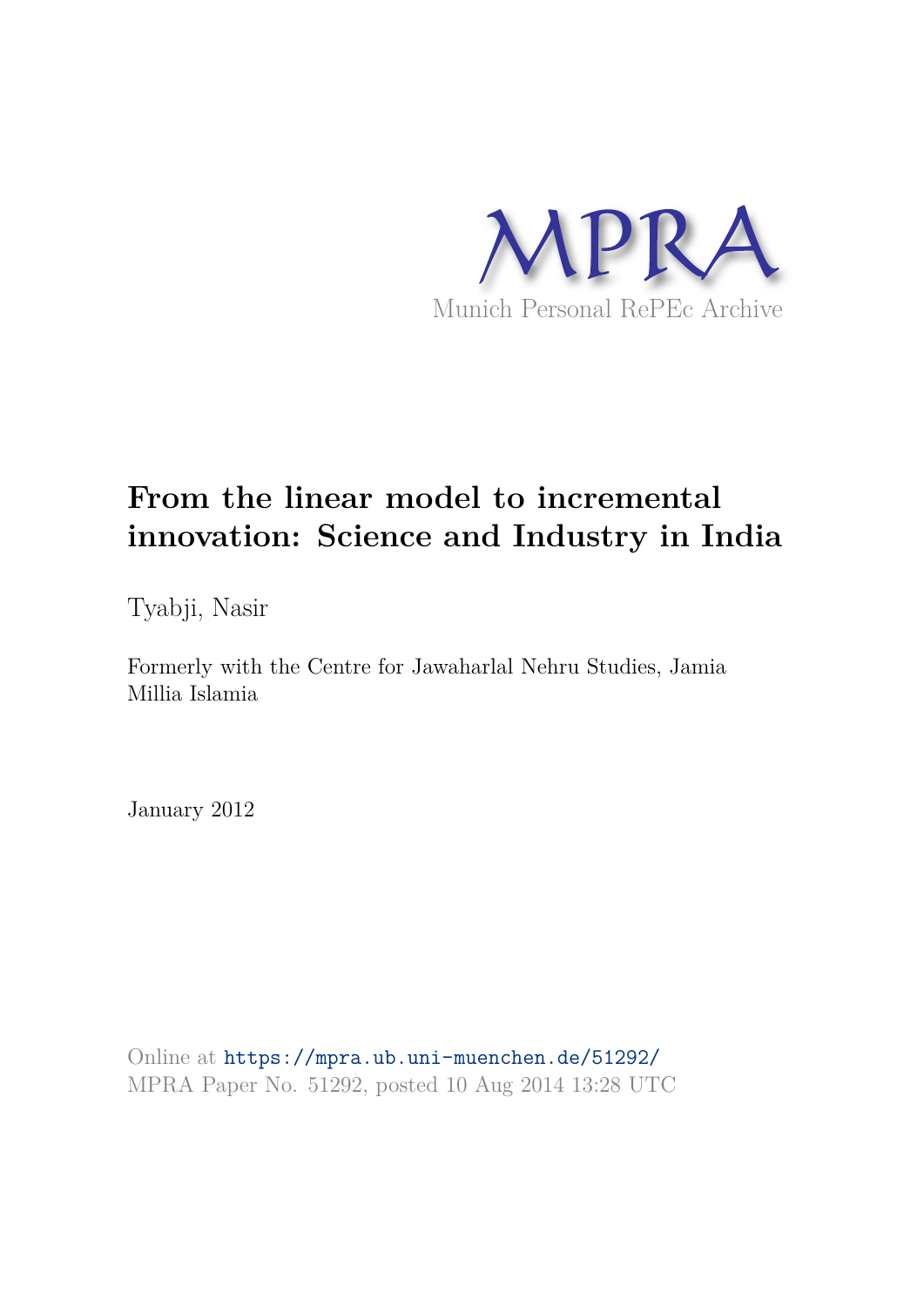# From the linear model to incremental innovation: Science and Industry in India

### Nasir Tyabji<sup>1</sup>

#### 1 Introduction

In the historical process of evolution of production systems, the industrial revolution was the great marker. It was the turning point after which scientific knowledge became, to an increasing extent, an organic part of the knowledge of the production process, or of *technology* (Bernal, 1971a)*.* In other words, science became the driver of technological advance. However, the relationship was not one way; increasingly, technological demands began to set the agenda for scientific research and science and technology became two interacting, if not interpenetrating, systems of knowledge. In the period spanning a century and a half between the industrial revolution and Indian independence, there were two further milestones in developments in technology; and in the nature of the science-technology interaction: the chemical or continuous processing revolution of the late 19<sup>th</sup> century and, above all, the Scientific and Technological Revolution (STR) of the post Second World War period (Bernal, 1971b: Teich, 2008).

It has been argued, perhaps provocatively, that the STR is not merely a milestone in technological development, but marks a truly epochal change from the dominance of the mechanical mode of processing material (cutting, forging, stamping, shaping, and so on) to the increasing use of biological, chemical and, in general, molecular and atomic level transformations of the materials used in production (Kolontayev, 1981). For countries such as India, the significance of such a qualitative change in the basic processes underlying technology, was that they had now not only to achieve comparable levels of expertise in the domain of pre STR production processes; if they were truly to achieve world parity as nations with developed systems of industrial production, they had also to manage the transition to the new forms of production.

Unlike the single task set for the innovation systems in industrialised economies, in 1947, India had simultaneously to complete the prior task of bringing its more conventional technological systems of production to contemporary standards while initiating research into the novel processes. There were, then, three industrial research systems that had to be conceived, institutions established to undertake relevant research, and credible linkages with the production systems forged and sustained: for the post STR or epochal technologies, for the new technologies of the pre-existing epoch and, finally, the upgradation and modernisation of technologies which industries in India utilised at the time (Tyabji, 2000). The historical record shows that while the understanding of India's partial and lopsided industrialisation was apparent to the political leadership of the Independence movement, questions of technology and the issues connected with it obtained only partial recognition, and this too, in highly segmented areas. In the area of energy supplies, the combination of the post war euphoria over the seemingly unlimited

<sup>1</sup> Independent Researcher, New Delhi; I am grateful to Itty Abraham, Rishikesha T. Krishnan and P. Mohanan Pillai for their responses to an earlier draft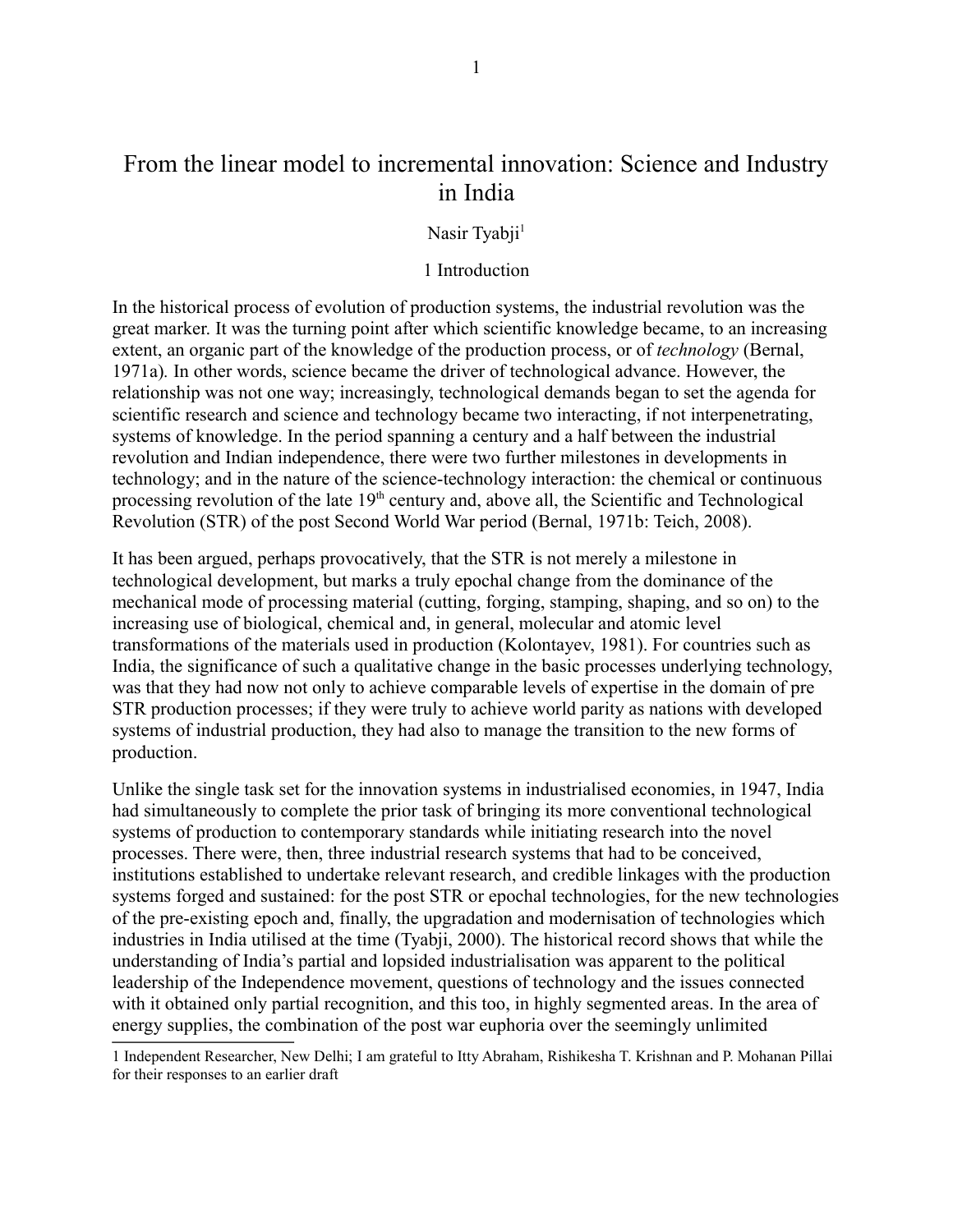prospects of atomic energy, and the personal standing of Homi Bhabha led to the early recognition of the role of this new source of energy, and a concerted drive to establish the scientific and technological infrastructure to develop this source (Phalkey, Chowdhury). On the other hand, the investigation of new materials, an important component of the STR, had to wait for 20 years until the space effort was firmly established in the 1970s. While developments in organic chemical technology, dependent on the petro chemical industries originated in the mid 1960s, sustained attention to the biological processes began in the 1980s (Bhagavan, 1997).

Of course, given Indian scientific and technological expertise in the first two decades after independence, not much more could have been expected even if the potential of biological, and chemical industrial processes had been more early and more comprehensively comprehended. The real basis for a fair estimation of the forethought in Indian scientific and technological planning lies in the second and third science and technology systems, of new technologies of the current epoch, and the upgradation of pre-existing technologies already in use in Indian industry, principally cotton and jute textiles, sugar, cement, and light and medium engineering. In these cases, there was an integrated approach which found expression in the constitution of the Council of Scientific and Industrial Research (CSIR), and the thrust of this paper will be precisely on evaluating the role of technology policy, centred on the CSIR, in India's attempt to enter the technological world of the post World War II era.

# 2 The Indian National System of Innovation

Industrial development in India can be dated from the mid 19<sup>th</sup> century, with the establishment of the cotton and jute textile industries. This was followed by the initiation of steel production at the Tata Iron and Steel Plant in the first decade of the twentieth century, some heavy inorganic chemical units and the more widespread growth of sugar and cement manufacturing units in the interwar years. These initiatives were enabled by the presence of specific niches in the imperial balance of payments systems (cotton and jute), or by specific considerations of the imperial state (steel, sugar, heavy chemicals) which granted special exceptions to the generally obstructionist, if not overtly hostile, state policies towards Indian industrialisation (Tyabji, 1995). As a result, by the time of Independence in 1947, India had a significant though both structurally and geographically highly imbalanced industrial base.

Together with this production structure, an edifice of scientific research institutions had also come into existence, with imperial research organisations dating from the late  $19<sup>th</sup>$  century, and starting just a little later, the establishment of nationalist supported scientific institutions (Dasgupta, 2011). Neither of these was oriented to the science of industry. By imperial design, the focus of the state institutions was towards a science-of-extraction, the investigation of methods by which India's raw material base could more efficiently be investigated and excavated (Kumar, 1995; Arnold, 2000). The nationalist institutions, on the other hand saw their primary motive as the creation and consolidation of scientific expertise in laboratory based research, unconnected to the demands of industry. Under the pressure of the national movements, there were some attempts by Provincial Governments at development work aimed at encouraging small scale industries (handlooms, leather and simple metal working) but this was essentially derivative work, however ingeniously these initiatives were devised (Tyabji, 1995).

A further factor that militated against the start of a science-of-production, even when opportunities for the scientific analysis of existing technologies were identified, was the general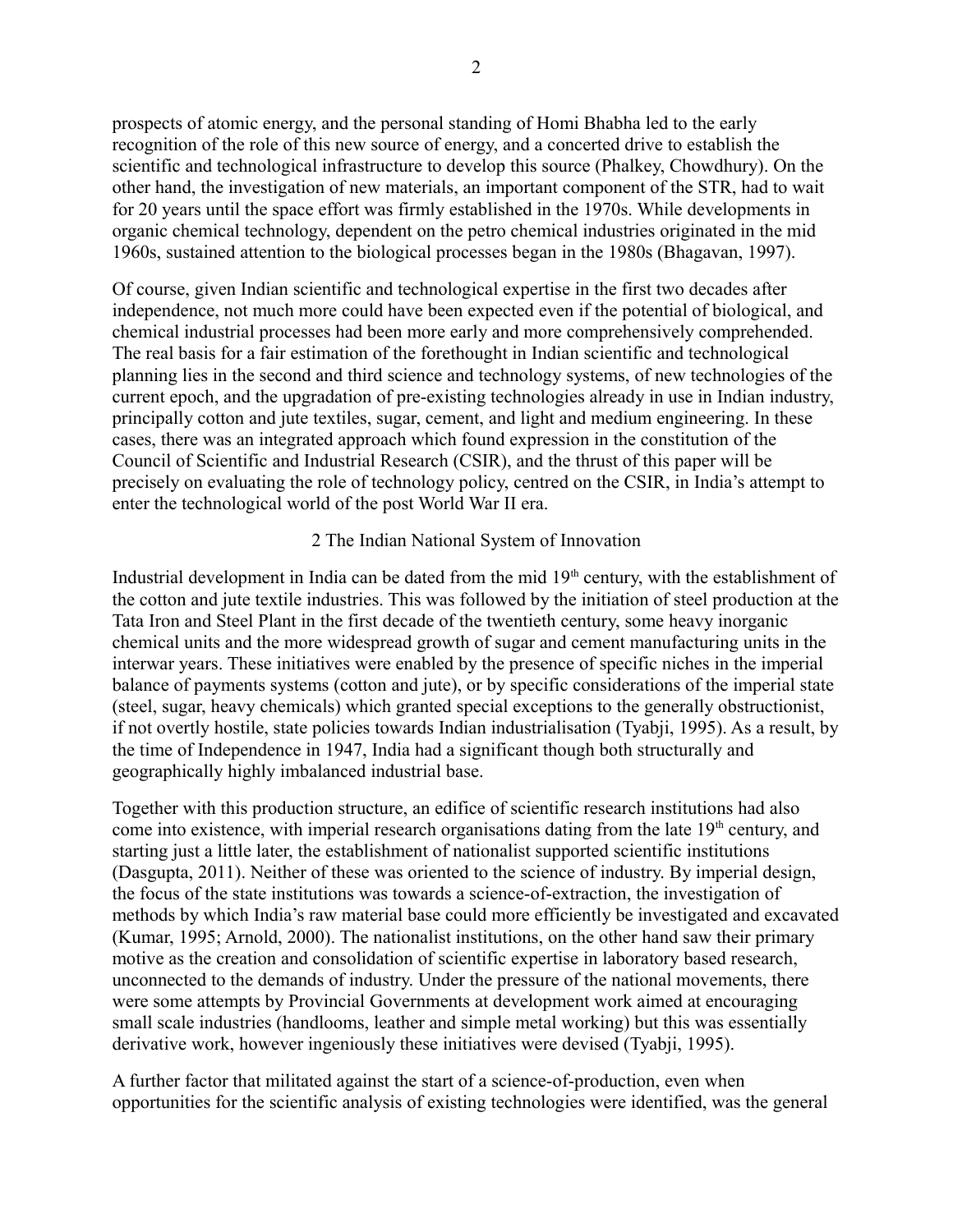indifference of Indian industrialists to the benefits of this approach (Tripathi, 1996). Thus, proposals to increase the ability of the sugar industry to with stand competition by the investigation of commercially useful by products, thereby increasing the value added of sugar manufacture were spurned by the manufacturers. An unwillingness to devote financial and managerial resources to the improvement of the technologies in use was to prove to be an enduring characteristic of Indian industrialists stretching, in fact, to the present day; this added one more dimension requiring attention before a system of science-of-production could be set in motion (Tyabji, 2000).

These dimensions may be identified as: the process of cognition of the relationship between science and technology in the contemporary era; the elaboration of institutional structures housing specific research activities of the innovation chain; and the creation of explicit awareness of the necessity of linkages between these distinct activities within their institutional structures in the innovation chain. These were, of course, the requirements of any effective national science and technology system in the post WW II era. In an ex colonial country as India, there were three further issues to be considered: the establishment of an up to date integrated industrial structure; ensuring that an economic strategy which aimed to change the terms of India's relationship with the world economy, from a raw material supplying appendage to a role of partnership in international industrial trade was undeviatingly pursued; and, finally, inducing a consciousness amongst industrialists of the role of the firms under their control in ensuring the integrated and coherent operation of the innovation chain. Although the concept of the National System of Innovation was formalised much later, it needs to be emphasised that the Independence movement in India had witnessed considerable discussion on these issues (Nayar, 1983; Abrol, 1995; Sinha, 1995; Godin, 2009).

Both in the sphere of political economy and in the domain of the science-technology system, three phases have been identified in post independence Indian history (Subrahmanian, 1987). These comprise, firstly, the period from independence in 1947 to the mid or late 1960s. The second is from 1970 to the decisive interventions towards liberalising the external economy in 1991, and the third is the period of the deepening of the measures to liberalise the internal and the external economy, post 1991.The first period is characterised by more or less consistent measures to establish an industrial base through the strategy of import substitution, with an attempt to locate critical industrial technologies in the public sector. Towards this end, specifically from the Second Five Year Plan (1956-61) onwards, there was a conscious subordination of monetary and foreign trade policies to the requirements of industrial policy. However, this period was also associated with a prolonged process of learning to grapple with issues of the science technology relationship, and with the easy assumption that transactions in the international capital goods market were synonymous with technology transfer. This was to have, as will be seen, serious effects on stifling the initiation and growth of a virtuous interaction between the science and technology systems and industrial firms (Suri, 1968; Ganapathy, 1971).

By the time of the second phase, there was a much greater understanding of the nature of the science-technology interface and, as the period progressed, institutional mechanisms were identified, designed and operationalised to ensure that the infrastructure was at least in place (Parthasarathi, 1987). However, after a relatively short period, by the mid 1970s, the demands of a changing political economy began to affect the performance of the innovation system (Subrahmanian and Pillai, 1976; Subrahmanian, 1978; Subrahmanian, 1991; Pillai, 1979; Pillai,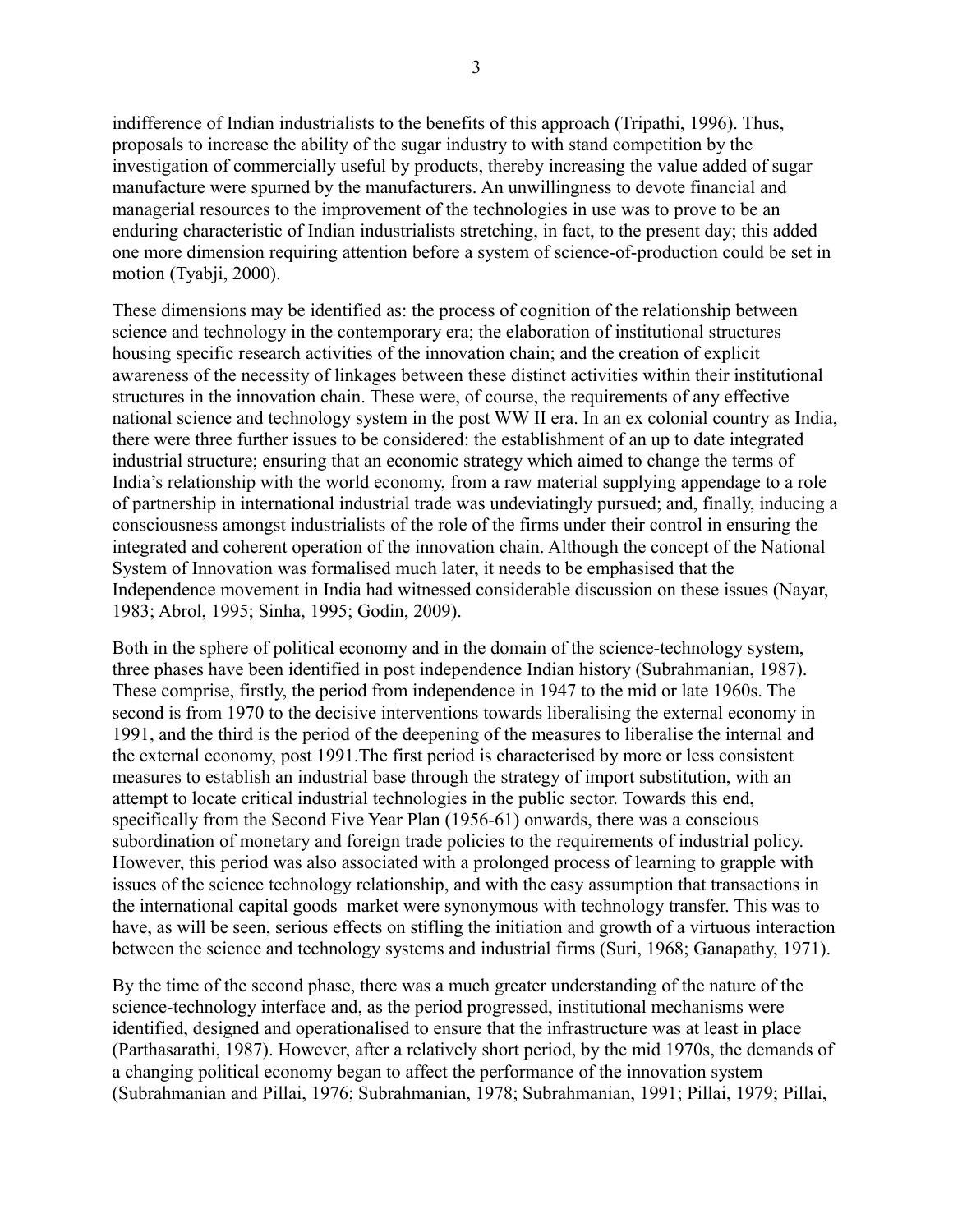1990). Earlier, from the mid nineteen sixties the strategy of import substitution based on the potentially large market for mass consumption goods came across the constraints of the inadequate purchasing powers of the bulk of the people, particularly in rural areas. In response to indications of this crisis, in terms of declining growth rates and underutilised industrial capacities, the decision was taken, from 1976 onwards, to introduce carefully graded measures of internal liberalisation, so as to enable industry to respond to the effective demand for high end consumer non durables and a range of consumer durables associated with upper income urban and a segment of rural households. Although economic and, in particular, industrial growth rates considerably improved, the demands for advanced industrial technology to service these demands led to increasingly apparent contradiction between the aim of technological self reliance and the actual record of foreign technology acquisition decisions

The contradictions experienced by the economy in this period, combined with an increasingly more strident demand that the only route to the resolution of these contradictions lay in the substantial integration of the Indian economy within the world economy, led to the structural reforms of the post 1991 period. This phase, now 20 years old can be characterised, most simply, as based on a variant of market fundamentalism, that the market is not only benign in its operations, but after the historical evidence of the socialist societies of the  $20<sup>th</sup>$  century the only reliable and effective mechanism for resource allocation. It is within this broad delineation of India's post independence history, that this paper will locate the changing nature of the scienceindustry relationship.

#### 3 The Science Industry Interface 1947 to 1970

As has been mentioned, the pre-independence period had seen the growth of scientific institutions, oriented to the science of extraction. This was associated with the growth of an industrial structure under the auspices of an industrial class which, though surprisingly entrepreneurial in overcoming colonial constraints, was entirely disinclined to allocate resources for the internal generation of technological expertise. Thus the demand for the establishment of a scientific establishment geared towards generating a science *for production* came from Indian scientists dismayed at the prospect of a continuing dependence on technology imports (Krishna, 1995). From the time of establishment of the Department of Industrial and Scientific Research (DSIR) in post World War I Britain, there were repeated calls for the creation of equivalent facilities in India. When the Board, and then, the Council of Scientific and Industrial Research was finally established in 1941, it was modelled on the institutions in Britain. This was to have a number of consequences: in Britain, itself not a notable example of dedication to technological development, much of the generic research was conducted by industrial research associations, with DSIR organisations (principally the National Physical and Chemical Laboratories) engaging in fundamental areas of research. It was presumed there that the industrial research associations in association with individual firms, would bridge the gap between fundamental research and the final stages of the creation of commercially viable production processes. In India, it was early recognised as inconceivable that industry, unwilling to finance even in-house research, would be prepared for cooperative research (India, 1945). This was so even in the few areas (cotton and jute textiles, sugar, cement and light engineering) where an industry (as opposed to a handful of firms) existed at the time. What was problematical, then, in the design of the innovation system was the (unexplored) presumption that the CSIR laboratories would be able to take their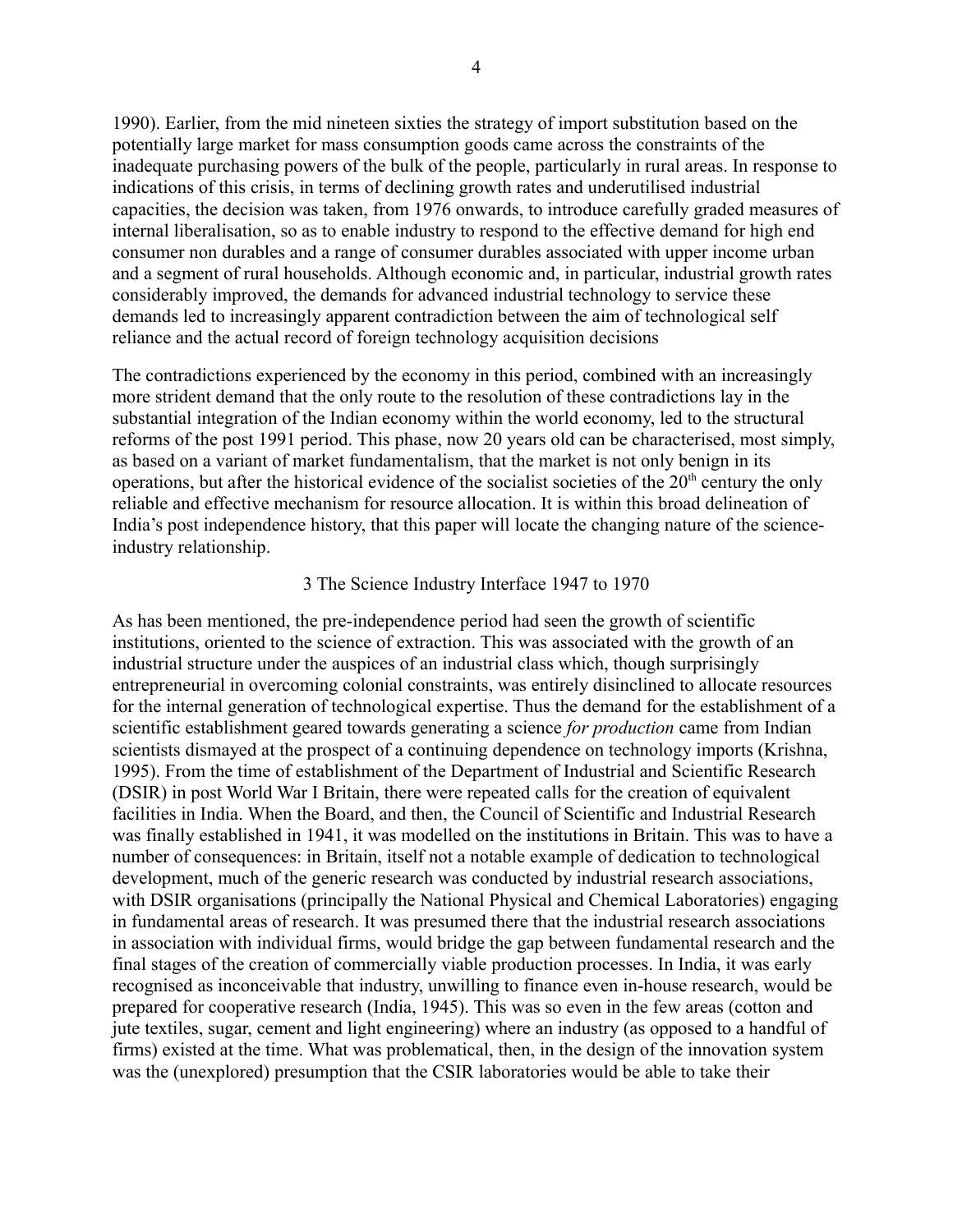discoveries to a stage where an individual firm would find it profitable to invest its resources in bringing the process and associated products to the stage of commercial production.

The assumptions underlying the design of the innovation system incorporated the concept of the linear innovation chain, from pure (or fundamental) science through applied science, the scaling up of processes to pilot plant scale, and the ultimate development of commercially viable processes (Godin, 2006) . These processes would then be used to manufacture products. In India, it was assumed that the first two phases would be housed in CSIR institutions (cf. Kuchhal, 1995). Pilot plants for scaling up exercises were installed in rare cases (Vishvanathan, 1985). In the event, individual firms were expected to take the process post applied science phase further. In a situation of Indian industry's well recognised indifference to in-house research, these were unrealistic assumptions. A further assumption, unexplored it would be emphasised, underlying the linear innovation chain was that industrial units would acknowledge the commercial viability of processes developed in CSIR laboratories ((India, 1963:29-30). All this presumed that the scientific studies undertaken in the laboratories were themselves amenable to industrial application. In fact, during the first 10 years of the CSIR systems' existence, there was little focus in the initiation of scientific study based on the possibility of its industrial application (India, 1964; Parthasarathi and Singh, 1992, Anderson, 1999b: 346-354).

Recognition of the limitations of the linear model and, more crucially, on the behavioural presumptions on which the institutions were operating, came slowly and obliquely. Thus information that a large proportion of the overall costs of introducing a new production process were incurred in the penultimate phases came from a senior executive of a transnational corporation (India, 1949:26). These phases, under the existing structure, lay beyond the domain of the CSIR, and within the responsibility of industrial concerns; this drew attention to one of the reasons why firms were unwilling to buy CSIR developed processes (India, 1963:30). Setting the context for this hesitation, however, was the aura surrounding foreign collaboration as the preferred (and indeed, the only possible method presumed) of industrialisation amongst influential sections of decision makers (India, 1963; India, 1964; Subrahmanian, 1966; Subrahmanian, 1968; India, 1968; Subrahmanian, 1972).

An additional problem, stemming from the assumed linear model, was the disconnection between the sequence of initiation of CSIR laboratories, and the structure of industry as planned (Parthasarathi and Singh, 1992). Coordination here was critical if import substituting industrialisation were to be accompanied by technological self reliance. However, by the time CSIR came to be associated organisationally with the overall industrial planning process, most of the laboratories had already been established, or priorities had been laid down.

A major development in the science-industry system came as a consequence of the Scientific Policy Resolution of 1958. The resolution, which spoke with some inspiration on the role of science, was noticeably less comprehending of the role of technology (Tyabji, 2007). However, at a series of conferences attended by scientists, industry representatives and government officials in subsequent years, the problems underlying the presumptions under which the CSIR organisation had been developed became evident (India, 1958; India, 1963; India 1966; Nayudamma, 1966; India 1971). Apart from the skewed distribution of the costs of development of new processes mentioned earlier, there was new information from Japan: although technology transactions were as prevalent there as in India, the Japanese research effort was concentrated on a cyclical model of technology upgradation, where investments were made in the incremental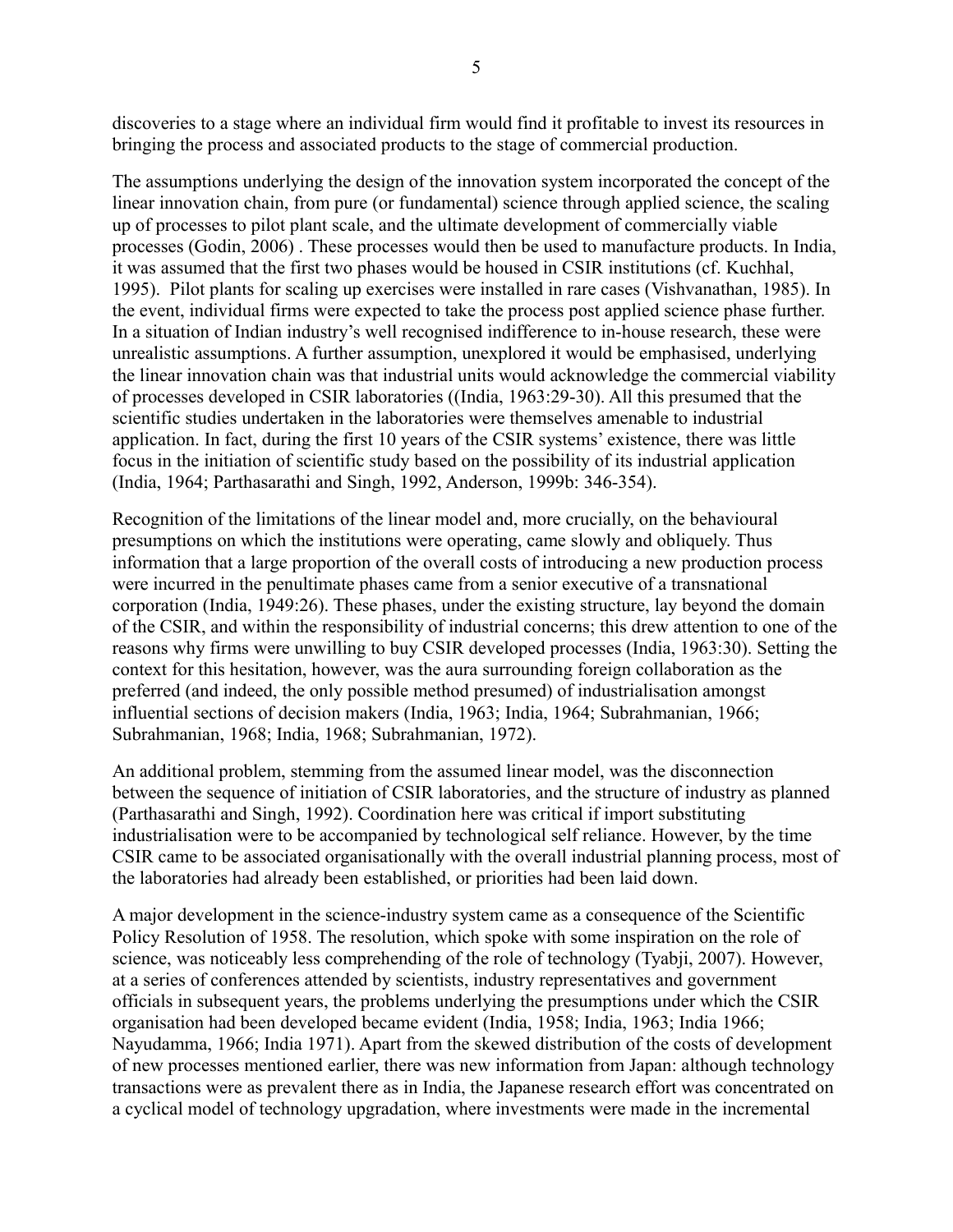improvement of processes. By this, the Japanese were able to compete effectively with their erstwhile technology suppliers, surely the desired goal for Indian industry (India, 1963:63; Oldham et al, 1968).

# 4 The Science Industry Interface 1970-1991

The outstanding achievement of the first period was the advance in the understanding of organic chemistry, specifically, the chemistry of the pharmaceutical industry. Chemical processes were the precursors of the characteristics of the STR era, atomic energy above all, in basing themselves on fundamental laboratory investigation. In that sense, the linear model could be said to be not so much to be invalid, as a generalisation based on the new epochal processes. The physical processes which underlay the mechanical sciences, the base of the engineering industries, were well understood. As the Japanese had shown, it was through applied research on established technologies that productivity gains accrued. These distinctions were later to be theorised as sectoral patterns of technical change (Pavitt, 1984). Indian expertise in pharmaceutical chemistry was to be made evident in the growth of the indigenous industry after the enactment of a new patent law in 1970, which allowed "import substitution" of pharmaceutical processes to manufacture drugs discovered elsewhere (Bagchi et al, 1984; Chaudhuri, 1984; Chaudhuri, 2005).

A more nuanced appreciation of the innovation process was evident in other areas, in addition (Parthasarathi, 1969a; Parthasarathi, 1969b; Nayudamma, ; Parthasarathi, 1970). Recognition of the critical need to encourage in-house research, by inducing firms to establish research and development (R & D) units, was accompanied by the introduction of fiscal incentives to encourage import of the necessary equipment together with other state support measures (Subrahmanian, 1971). The more or less perfunctory technological appraisal of foreign technology transactions gave way to considerably more rigorous scrutiny (Subrahmanian, 1966; Singh, 1971; Parthasarathi, 2007). An attempt was made to establish a planning process for science and technology with the formation of the National Committee on Science and Technology. Although the effort to introduce this exploratory exercise on an institutionalised basis failed, it was itself a sign of the recognition of the dynamic nature of the science-industry interaction process (Bhaneja, 1976). The abandonment of this exercise was largely the result of the liberalisation process initiated in the middle 1970s, noted earlier, which made projection exercises of commercially oriented scientific research less viable.

The cleavage, between an increasingly more focussed technology policy and a more market oriented economy was characteristic of this period (Aurora and Morehouse, 1972; Reddy, 1977; Bhatt, 1978; Bhatt 1980; Morehouse, 1980; Mitra, 1981; Kumar, 1985; D'Mello, 1985; Subrahmanian, 1986; Kumar, 1987a; Kumar, 1987b; Kumar, 1990). There was a process of divergence between the more sophisticated cognition of the nature of the innovation process, of the linkages entailed by this new understanding, and the controls placed on indiscriminate technology transactions on the one hand, with a growing reliance on the market for individual firm's decisions in the area of new product introductions (Desai, 1980; Alam and Langrish, 1984; Kathuria, 1987; Singh, 1987b; Gumaste, 1988; Subrahmanian, 1991).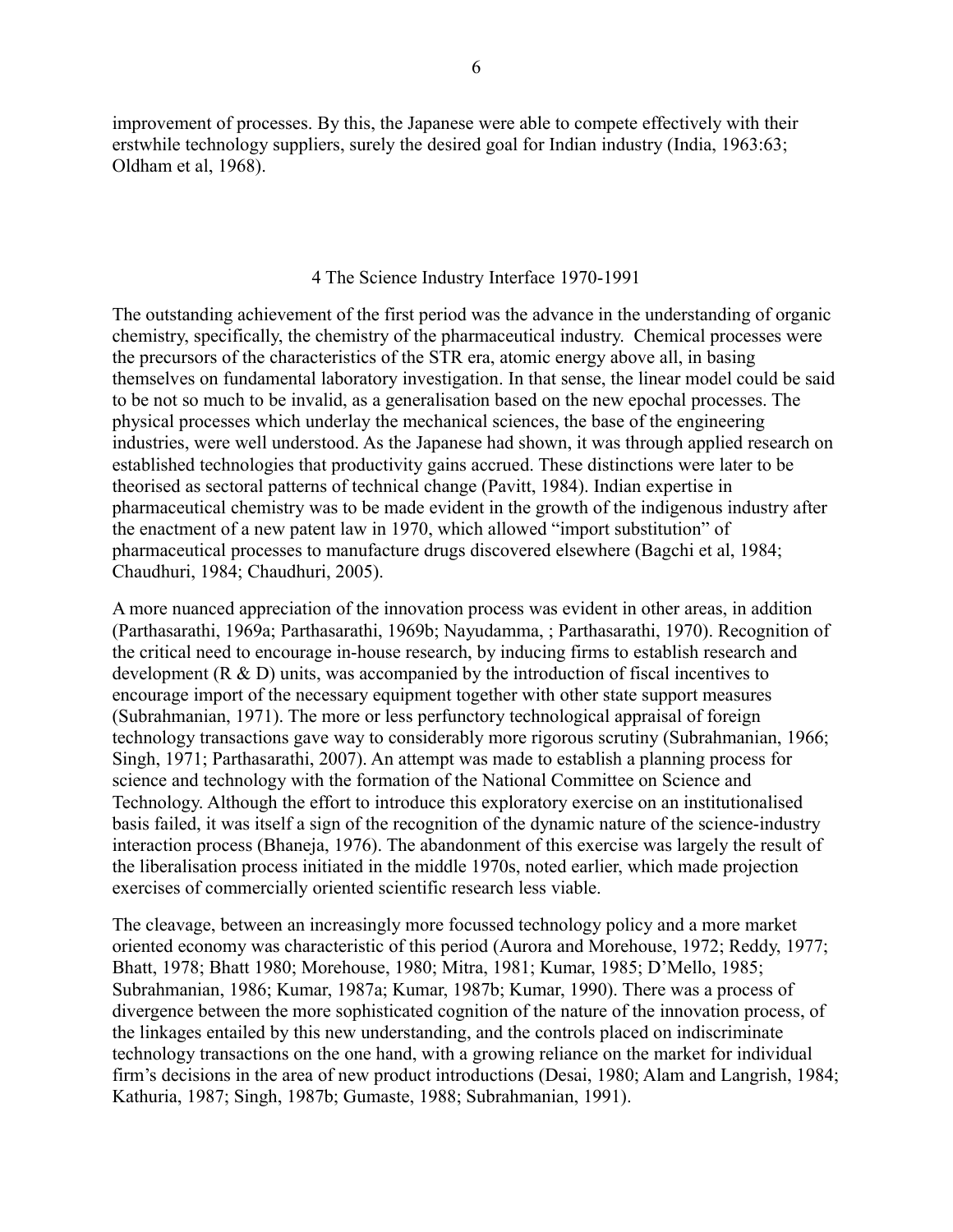One of the features of the earlier period had been the growth of production capabilities in critical areas of technology within the public sector (Pillai, 1978; Dasgupta, 1981; Khanna, 1984; Mani, 1989; Ram, 1990). As in the private sector, the emphasis here had been on the acquisition of production expertise, sometimes to the detriment of technological expertise; however, in many cases the actual scale and complexity of the technology made in-house process knowledge imperative (Dhar, 1984; Dhar, 1985; Ghosh, 1986). In a few cases, this was developed to the stage of high grade R & D capability, of an order which posed a challenge to the original technology suppliers, allowing these firms to compete internationally. Here there was evidence of an integrated science-industry interface within the organisation, along the lines of established transnational corporations: these corporations embodied the fruition of the Indian conception of self reliance in industrial structure *and* self reliance in technology (cf. Nath and Misra, 1994).

It was perhaps these examples that led the authors of the 1986 CSIR Review Committee, at the tail end of this period, to re-recognise that the natural location of fundamental research was in the universities (whose talents had been cannibalised in the efforts to staff the CSIR laboratories), while the natural home for R & D was within the corporate sector (India, 1986). CSIR could then have as its rightful role the arena of advanced research in the production sciences. Such a role would have provided scope for CSIR researchers to function as scientists (rather than technicians working to industrial priorities) providing the base for Indian industry's transition to epochal areas of technology. However, the realities of the continuing corporate disinclination to engage with challenging areas of research, together with the imperatives facing a fiscally impaired state undergoing deregulation, pointed the Committee towards recommendations in quite mundane areas (Singh, 1986; Singh, 1987a; Valluri, 1989; Sandhya et al, 1990; Valluri, 1990).

# 5. The Science Industry Interface 1991-2011

The policy objective of the structural adjustment programme initiated in 1991 was to induce technological consciousness in Indian firms, so as to increase their competitiveness and India's export earnings from manufactured items. A major pillar of the National System of Innovation, the subordination of other elements of macroeconomic policy to the requirements of industrial policy was dismantled: henceforward, monetary and trade policies were to be determined autonomously. The basis for the National Innovation System was thus demolished leaving a residue of discrete and uncoordinated programmes for specific industries, a situation that was clearly apparent even twenty years later (Krishnan, 2010: 109-111). Given the performance of industry thus far, it could have been expected that the roles for university, industry and CSIR would be redefined along the lines contemplated by the 1986 CSIR Review Committee (Bhagavan, 1995). On the contrary, the period has seen, through processes engendered by the market, both the dismantling and the decoupling of the institutional base by which the three elements of the system could interact (Valluri, 1993; Valluri 1997). For a substantial period of time, the universities were squeezed of funds, while scholarships in schools which had often determined the choice in favour of following a scientific career were reduced in volume and scope (Krishnan, 2010: 112-119). Rather than a focussed attempt to ease the transition to the operation of the world economy the corporate sector was left to its own devices, to exit areas where competition was the most intense (or corporate animal spirits were lacking), to collaborate with transnational corporations, trading knowledge of local conditions for access to the Indian market, or to leave the industrial sector entirely, after selling out at a substantial monetary gain (Alam, 1993; Subrahmanian et al, 1996; Alagh, 1997; Aggarwal, 2000; Katrak, 2002; Bowonder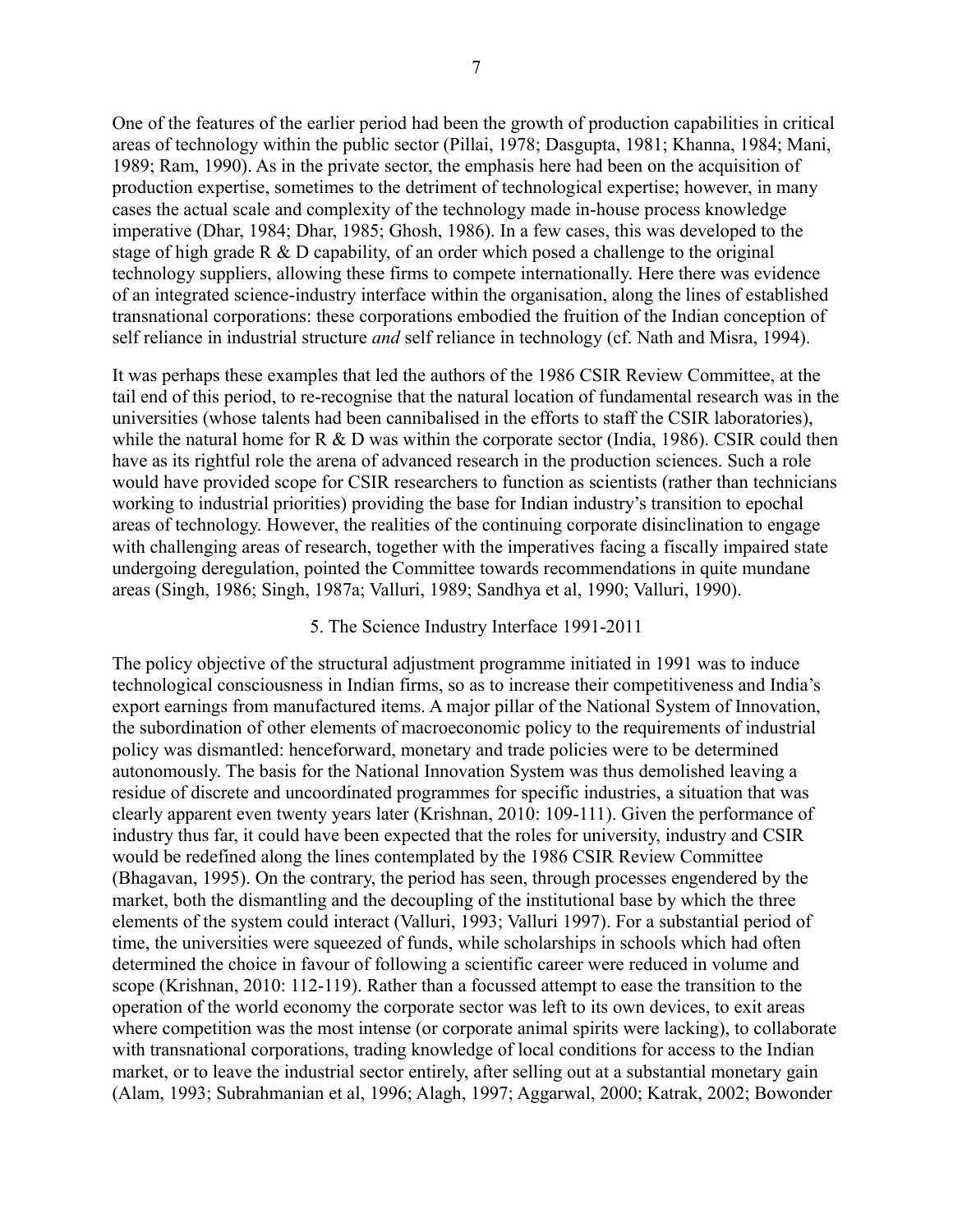and Satish, 2003; Kumar and Aggarwal, 2005). Shortly put, this phase does not exhibit any identifiable coherent conception of the science-industry interface (cf India, 1996). CSIR has itself embarked on a role tangential to the logic of improving on achieved technological capability, providing its expertise on the national and international market irrespective of whether the buyer is an Indian or a transnational firm or organisation (Abrol, 2007).

The two successful cases of the post liberalisation era are the software and pharmaceutical industries, with the biotechnology firms achieving some technological breakthroughs, though not yet achieving substantial commercial success, internally or internationally (Bagchi-Sen and Lawton-Smith, 2008; Mallick and Ejnavarzala, 2010; Soby et al, 2012). The case of the pharmaceutical industry was mentioned earlier as an instance of first phase capability accumulation, combined with second phase administrative support. The performance of the industry after the introduction of the WTO regime in 2005 has been noteworthy, particularly in the recent period when the slowdown in new drug developments has led the transnational section of the industry to identify the area of generic drug production as promising (Dhar, 2003; Abrol, 2004; Ray, 2004; Greene, 2007; *Technology Analysis & Strategic Management,* 2007; Basant, 2011; Chaudhury, 2012; Joseph, 2012)). This enduring expertise seems to be based on a specific niche area of competence with no evidence of a new phase of the science-industry interface accounting for it (Tyabji, 1999; Basant and Chandra, 2002; Krishnan, 2010; Krishnan and Jha, 2011). The software industry, also recognised as an exemplar in terms of its export earning potential is equally a case of identification of niche areas in the international information technology "supply chain" with little technological backing from external institutions (Heeks, 1996). It is recognised that the basis for this expertise is a result of the nurture that key institutions were provided during the small window created by the combination of focussed attempts to regulate both technology imports, and areas of industrial investments, in the first half of the 1970s (Sharma, 2009). In short, the two post globalisation decades have shown no evidence of conceptual developments which might underlie a new logic of the science industry interface, in an era where the prerequisites for a National System of Innovation have been degraded (cf Krishnan, 2003; Mani, 2007; Krishnan, 2010; Abrol, 2010; Mani, 2011).

#### 6 Conclusions

The forty five years between independence and 1991 showed significant and impressive developments in the task of grappling with the multi dimensional task of establishing a modern industrial structure. However, during the twenty years after the introduction of the structural reforms programme, the share of manufacturing has stagnated at about 15 per cent of the gross domestic product. India's contemporary international image is clearly not based on its productive prowess. To the extent that this image has any material base, it rests on the performance of the software services industry and on the generic drug capacities in pharmaceuticals While the drug industry's performance has long been acknowledged to be based on expertise in chemistry and on administrative measures such as the 1970 Patent Act, there is now increasing acceptance that that software industry also owes its success to developments specific to earlier phases. Two recent instances of the vagaries associated with India's flat footed integration with the world economy have recently caused some reconsideration of the market fundamentalism that has characterised policy since 1991: the first is the acquisition of leading pharmaceutical firms by transnational corporations; the second is the fragility of India's software exports due to the after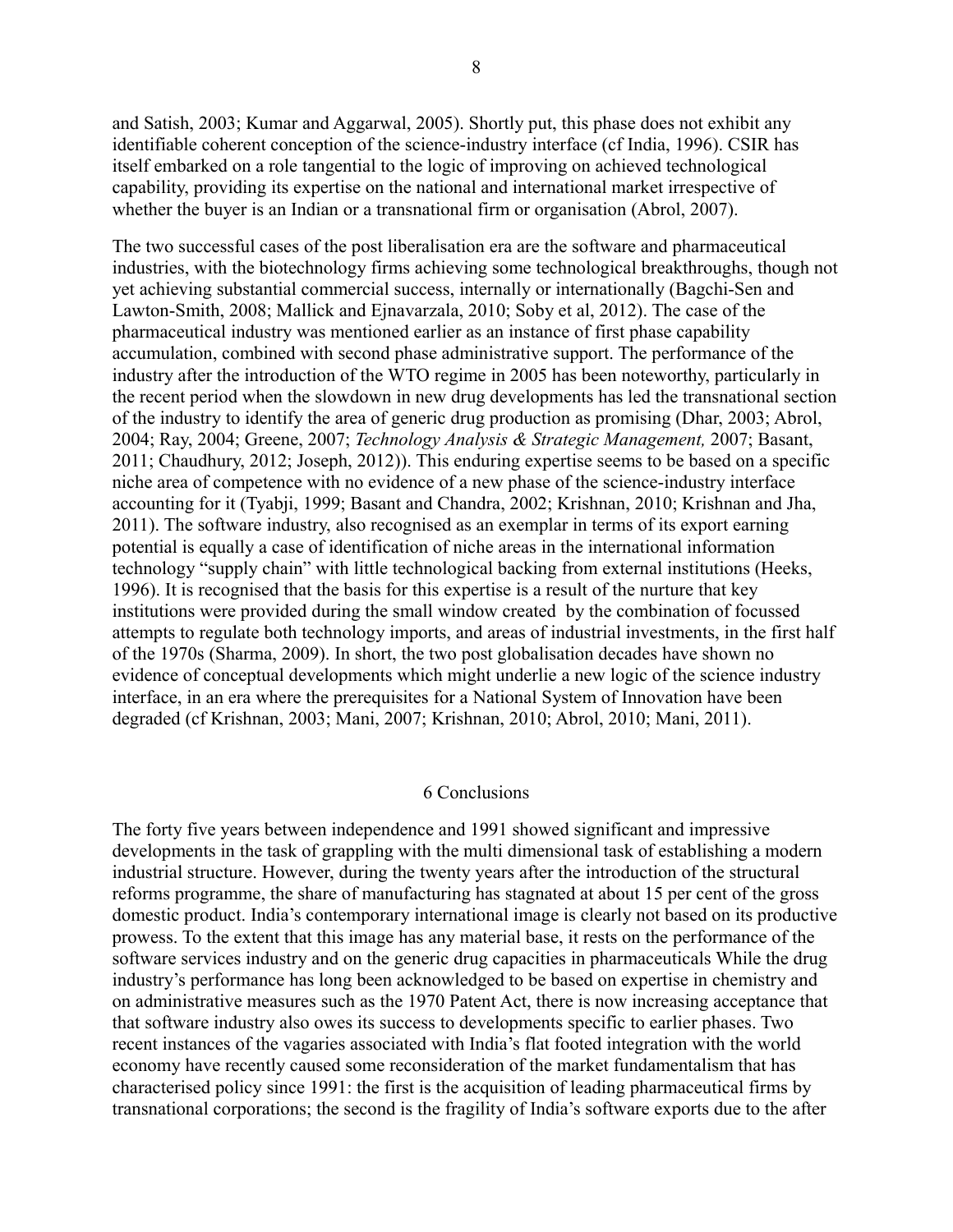effects of the 2008 recession and the concerns expressed in the United States over job losses due to the relocation of routine business processing operations abroad. However, there is no evidence yet of application of mind to the fundamental problem of reformulating the science industry nexus in the contemporary context.

# References

Abrol, Dinesh (1995) "'Colonised Minds' or Progressive Nationalist Scientists: The Science and Culture Group" in MacLeod, Roy and Kumar, Deepak (eds.) *Technology and the Raj: Western Technology and Technical Transfers to India, 1700-1947* (New Delhi, Sage Publications): 265- 288

Abrol, Dinesh (2004) "Post-TRIPs Technological Behaviour of the Pharmaceutical Industry in India" *Science Technology and Society* 9 (2): 243-271

Abrol, Dinesh (2007) "Publicly Funded Research and Policy Reforms in India: Lessons from the Council of Scientific and Industrial Research (CSIR)" *History and Sociology of South Asia* 1(2): 58-88

Abrol, Dinesh (2010) "Policies for Self Reliant Development: Lessons from India" *History and Sociology of South Asia* 4(1): 41-73

Aggarwal, Aradhna (2000) "Deregulation, technology imports and in-house R&D efforts: an analysis of the Indian experience" *Research Policy* 29: 1081–1093

Alagh, Yoginder (1997) "Technological Change in Indian Industry" *Economic and Political Weekly* 33(4): 181-4

Alam, Ghayur (1993) "Research and Development by Indian Industry: A study of the Determinants of its Size and Scope" (mimeo) Study undertaken by the Centre for Technology Studies, New Delhi on behalf of the Department of Science and Technology, Government of India

Alam, Ghayur and Langrish, J. (1984). "Government Research and its Utilisation by Industry: The Case of Industrial Civil Research in India," *Research Policy,* January 1984

Anderson, Robert S. (1999a) "Patrick Blackett in India: Military Consultant and Scientific Intervenor, 1947-72. Part One" *Notes and Records of the Royal Society of London* 53(2): 253-273

Anderson, Robert S. (1999b) "Patrick Blackett in India: Military Consultant and Scientific Intervenor, 1947-72 Part Two" *Notes and Records of the Royal Society of London* 53(3): 345-360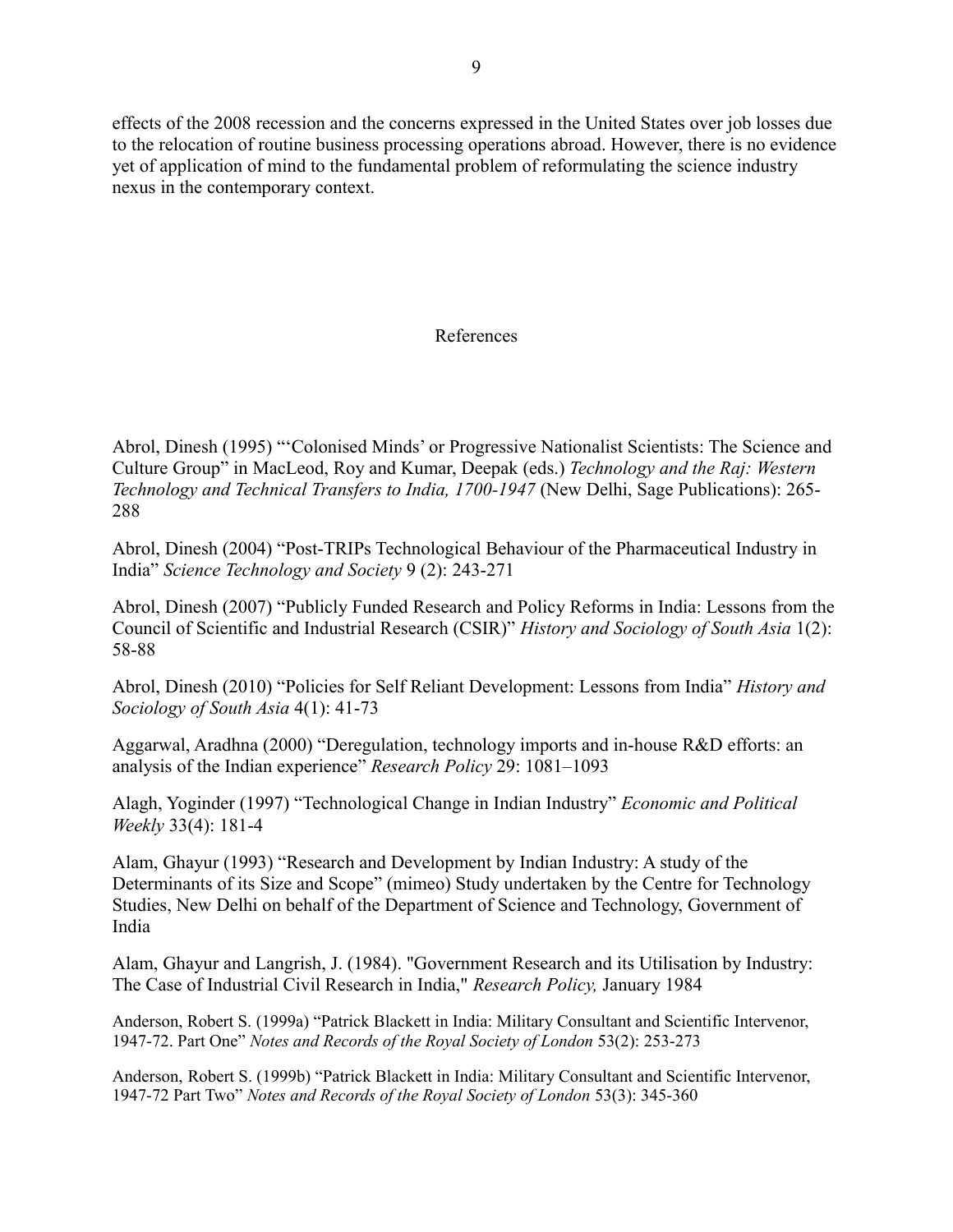Arnold, David (2000) *Science, Technology and Medicine in Colonial India* (Cambridge, Cambridge University Press)

Aurora, G. S. and Morehouse, Ward (1972) "Dilemma of Technological Choice: The Case of the Small Tractor" *Economic and Political Weekly* 7 (31/33): 1633-1644

Bagchi, Amiya Kumar et al (1984) "Indian Patents Act and Its Relation to Technological Development in India: A Preliminary Investigation" *Economic and Political Weekly* 19 (7): 287- 304

Basant, Rakesh (2011) "Intellectual Property Protection, Regulation and Innovation in Developing Economies - The Case of Indian Pharmaceutical Industry" *Innovation and Development* 1(1): 115-133

Basant, Rakesh and Chandra, Pankaj (2002) "Building Technological Capabilities in a Liberalising Developing Economy: Firm Strategies and Public Policy" *Economics of Innovation and New Technology* Vol. 11 (4-5): 399-421

Bernal, J.D. (1971a) *Science in History Volume 2: The Scientific and Industrial Revolutions* (Cambridge, Mass, MIT Press)

Bernal, J.D. (1971b) *Science in History Volume 3: The Natural Sciences in Our Time*  (Cambridge, Mass, MIT Press)

Bagchi-Sen, Sharmista and Lawton-Smith, Helen (2008) "Science, Institutions, and Markets: Developments in the Indian Biotechnology Sector" *Regional Studies* 42 (7): 961–975

Bhagavan, M. R. (1995) "Technological Implications of Structural Adjustment" *Economic and Political Weekly* 30: M2-M12

Bhagavan, M.R. (ed.) (1997) *New Generic Technologies in Developing Countries* (London, Macmillan)

Bhaneja, Balwant (1976) "India's Science and Technology Plan, 1974-79" *Social Studies of Science* 6: 99-104

Bhatt, V. V. (1978) "Decision Making in the Public Sector: Case Study of Swaraj Tractor" *Economic and Political Weekly* 13 (21): M30-M45

Bhatt, V. V. (1980) "Financial Institutions and Technology Policy" *Economic and Political Weekly*  15 (22): M45-M52

Bowonder, B. and Satish, N.G. (2003) "Is economic liberalisation stimulating innovation in India?" *Interdisciplinary Science Reviews* 28(1): 44-53

Chaudhuri, Sudip (1984) "Manufacturing Drugs without TNCs: Status of Indigenous Sector in India" 19: 1341-83

Chaudhuri, Sudip (2005) *The WTO and India's Pharmaceuticals Industry: Patent Protection, TRIPS, and Developing Countries* (New Delhi, Oxford University Press)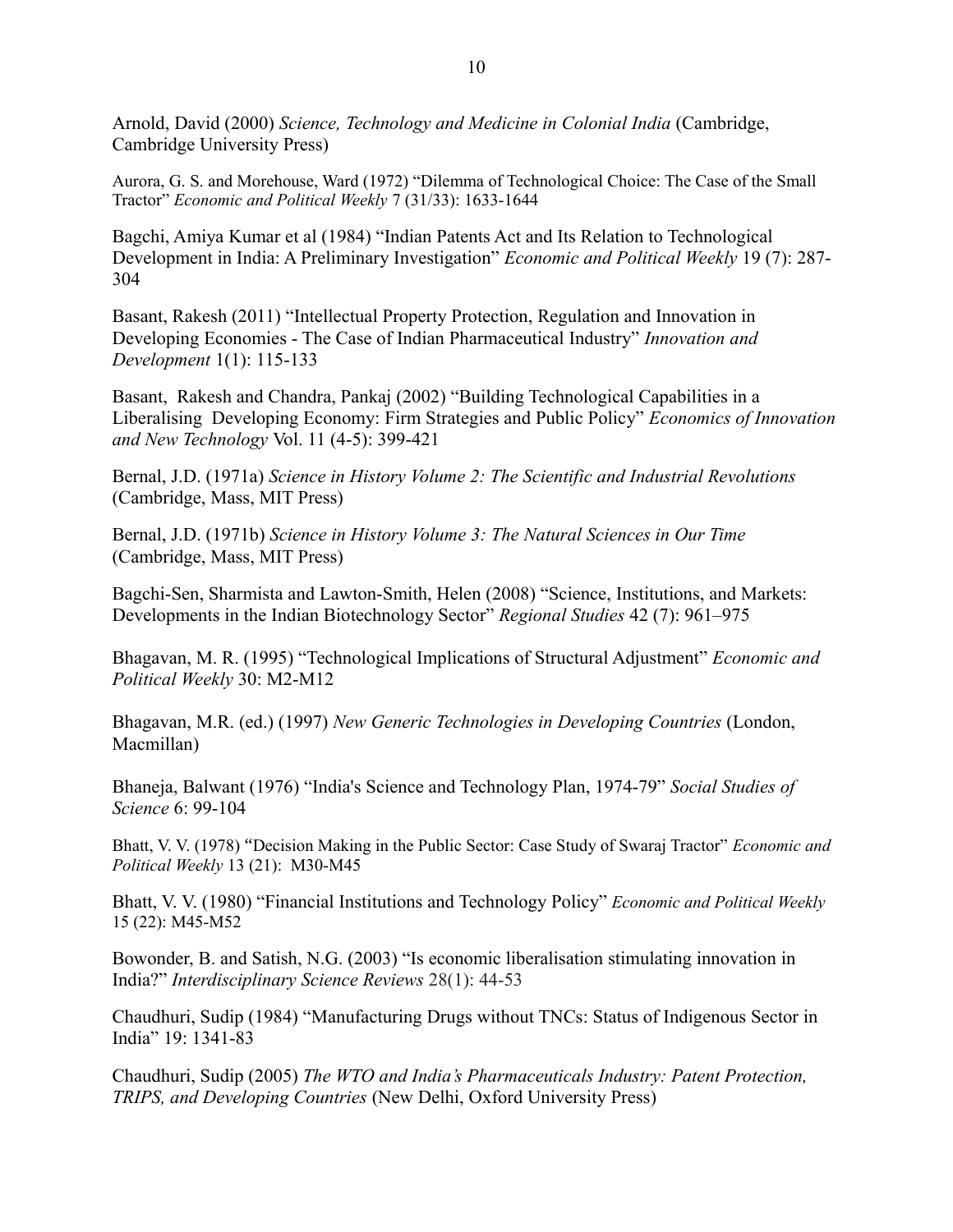Chaudhuri, Sudip (2012) "Multinationals and Monopolies: Pharmaceutical Industry in India after TRIPS" *Economic and Political Weekly* 47(12): 46-54

Dasgupta, Uma (ed.) (2011) *Science and Modern India: An Institutional History, c.1784-1947* (Delhi, Pearson Longman)

Dasgupta, Subhendu (1981) "Transnational Corporations in Electric Power Sector, 1947-1967: Continuity of Linkages" *Economic and Political Weekly* 16(28-29): 1189-1204

Desai, Ashok V. "The Origin and Direction of Industrial R&D in India," *Research Policy* 9 (1980): 85

Dhar, Biswajit (1984) "Factors Influencing Technology Selection: Case Study of Thal-Vaishet and Hazira Fertiliser Projects" *Economic and Political Weekly* 19(30):1385-1393

Dhar, Biswajit (1985) "Technology Indigenisation and External Influence: Case of the Fertiliser Industry in India" *Social Scientist* 13(142): 32-48

Dhar, Biswajit (2003) "A Case Study of the Pharmaceutical Industry in India" in United Nations *Transfer of Technology for Successful Integration into the Global Economy* UNCTAD/ITE/IPC/2003/6 (Geneva and New York, United Nations): 87-140

D'Mello, Bernard (1985) "Steel: Jettisoning Indigenous Technology" *Economic and Political Weekly* 20(8): 313-314

Ganapathy, R. S. (1971) "R and D: Emerging Identity Crisis" *Economic and Political Weekly* 6(1): 51-54

Gehl Sampath, Padmashree (2006) *Economic Aspects of Access to Medicines after 2005: Product Patent Protection and Emerging Firm Strategies in the Indian Pharmaceutical Industry* (United Nations University, Institute for New Technologies) http://www.who.int/intellectualproperty/studies/PadmashreeSampathFinal.pdf accessed on February 15, 2006

Ghosh, Sailendranath (1986) "Fertiliser Technology-Fractured Profile of Self-Reliance" *Economic and Political Weekly* 21(16): 698-705 http://archive.epw

Godin, Benoît (2006) "The Linear Model of Innovation: The Historical Construction of an Analytical Framework" *Science Technology Human Values* 31(6): 639-667

Godin, Benoît (2009) "National Innovation System: The System Approach in Historical Perspective" *Science Technology Human Values* 34(4):476-501

Greene, William (2007) *The Emergence of India's Pharmaceutical Industry and Implications for the U.S. Generic Drug Market*, U.S. International Trade Commission Office of Economics Working Paper No. 2007-05-A

www.usitc.gov/publications/332/working\_papers/EC200705A.pdf (accessed 5 May 2010)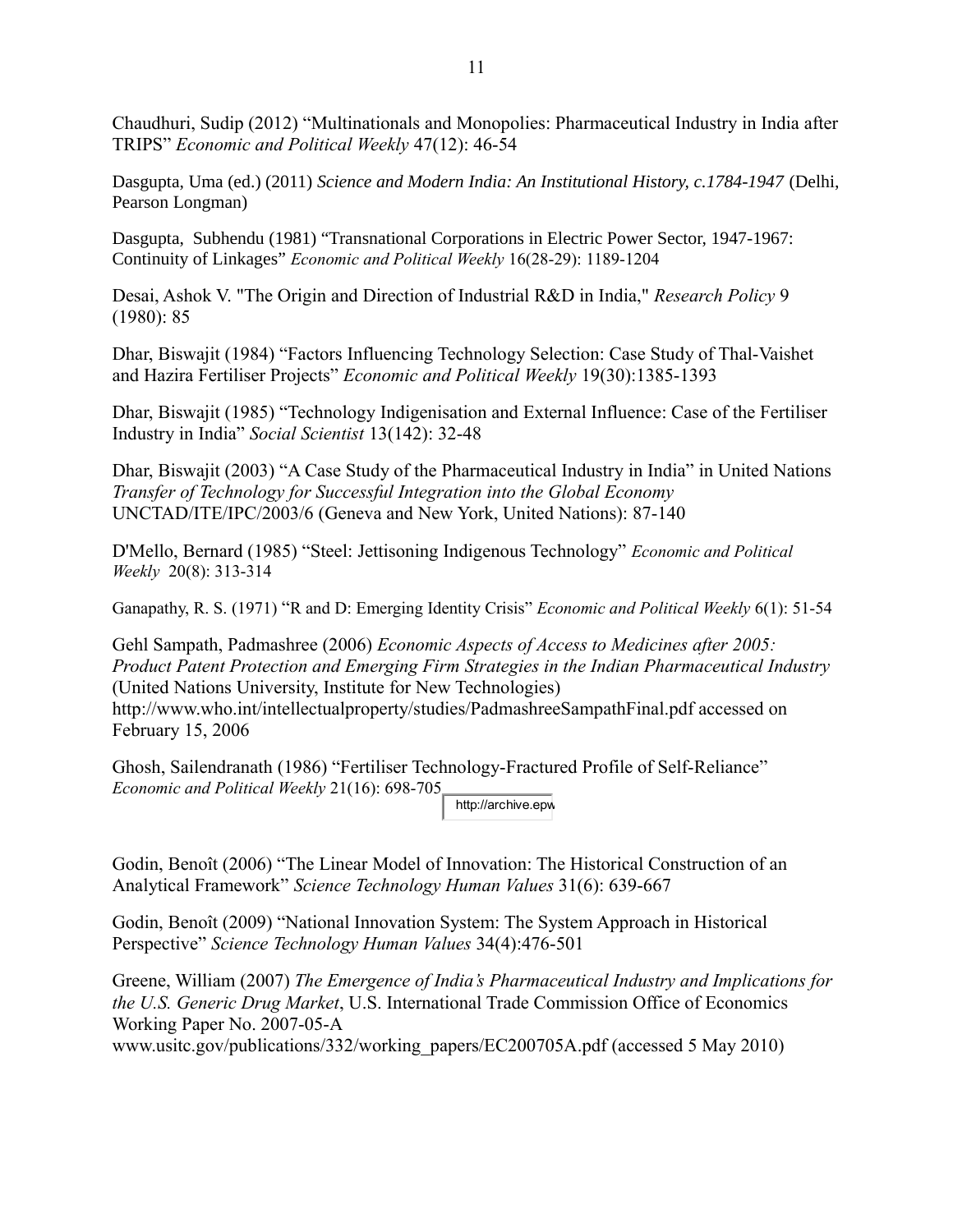Gumaste, Vasant (1988) "Anatomy of In-House R and D-A Case Study of Indian Automobile Industry" *Economic and Political Weekly* 23(22): M67-M72

http://archive.epw

Heeks, Richard (1996) *India's Software Industry: State Policy, Liberalisation and Industrial Development* (New Delhi, Sage Publications)

India (1945) Council of Scientific and Industrial Research *Report of the Industrial Research Planning Committee* (New Delhi)

India (1949) Council of Scientific and Industrial Research *Reviewing Committee Report* (New Delhi)

India (1954) Council of Scientific and Industrial Research *Report of the Second Reviewing Committee of the Council of Scientific and Industrial Research* (New Delhi)

India (1958) Ministry of Scientific Research and Cultural Affairs *Minutes of the Conference held in...New Delhi on the 18th and 19th July, 1958, to consider implementation of the Scientific Policy Resolution* (mimeo)

India (1963) Ministry of Scientific Research and Cultural Affairs, *Proceedings of the Second Conference of Scientists and Educationists held at New Delhi on 4th and 5th August 1963* (New Delhi)

India (1964) Council of Scientific and Industrial Research *Report of the Third Reviewing Committee of the Council of Scientific and Industrial Research* (New Delhi)

India (1966) Council of Scientific and Industrial Research *First Get-Together of Research and Industry* (New Delhi)

India (1968) Ministry of Industrial Development and Corporate Affairs *Report of the Committee on Foreign Collaboration May 1967* (New Delhi)

India (1969) Directorate General of Technical Development *Import Substitution and its Impacts (A Review by the Directorate General of Technical Development for 1960-1967)* (New Delhi)

India (1970) Council of Scientific and Industrial Research *Report of Committee of Enquiry* (New Delhi)

India (1971) Committee on Science and Technology *Proceedings of the Third National Conference of Scientists, Technologists & Educationists: New Delhi, Nov. 1970* (New Delhi)

India (1986) Council of Scientific and Industrial Research *Report of the CSIR Review Committee: Towards a New Perspective* (New Delhi)

India (1996) Council of Scientific and Industrial Research *CSIR 2001: Vision and Strategy* (New Delhi)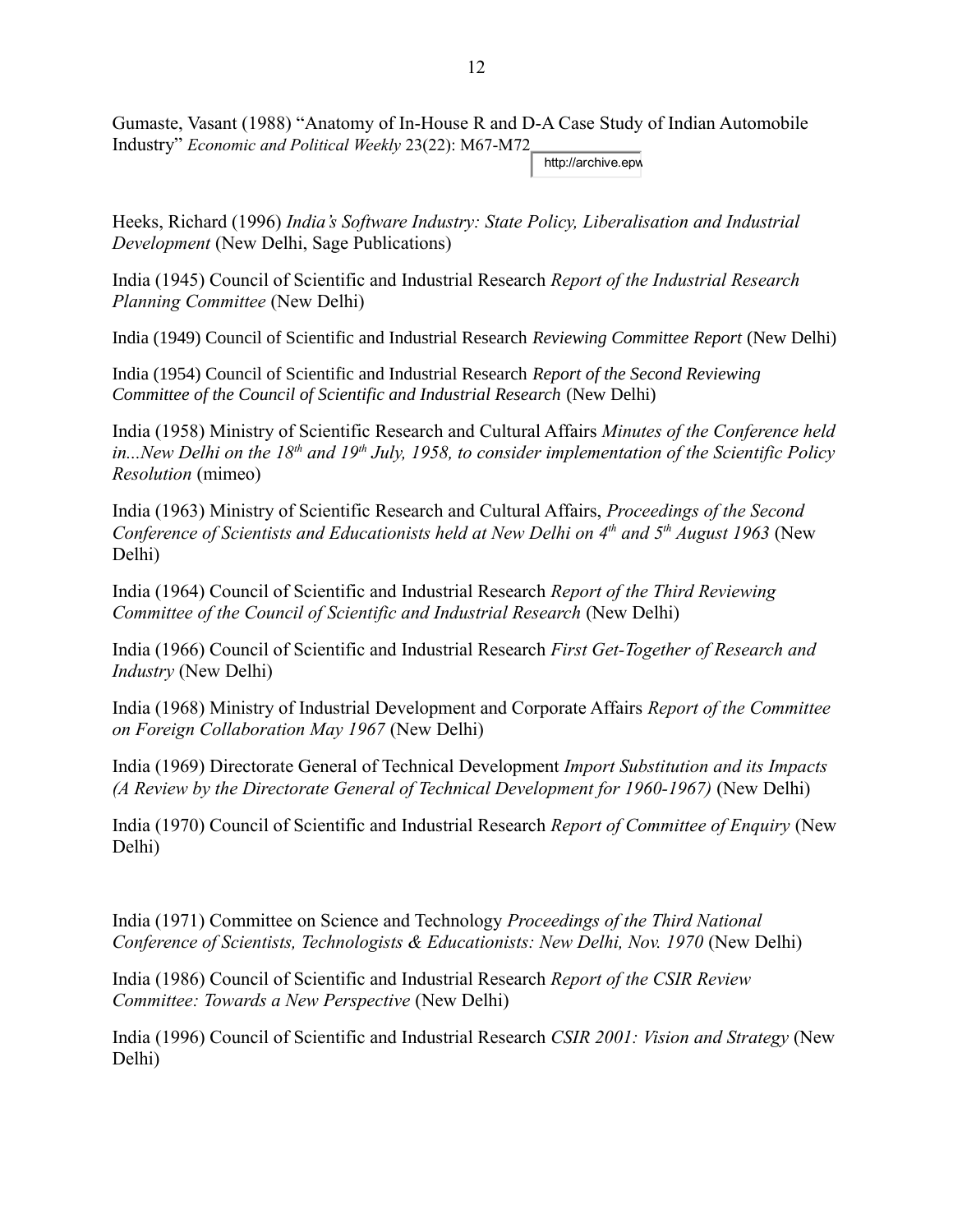Joseph, Reji K (2012) "Policy Reforms in the Indian Pharmaceutical Sector since 1994: Impact on Exports and Imports" *Economic and Political Weekly* 46(18): 62-72

Kathuria, Sanjay (1987) "Commercial Vehicles Industry in India-A Case History, 1928-1987" *Economic and Political Weekly* 22(42-43): 1809-1823 http://archive.epw

Katrak, Homi (2002) "Does economic liberalisation endanger indigenous technological developments? An analysis of the Indian experience" *Research Policy* 31: 19–30

Khanna, Sushil (1984) "Transnational Corporations and Technology Transfer- Contours of Dependence in Indian Petrochemical Industry" *Economic and Political Weekly* 19 (30):1319- 1340

http://archive.epw

Kolontayev, A. (1981) "The Scientific and Technological Revolution and the Machine Stage of Production in the Developing Countries" in "Social Sciences Today" Editorial Board, *India: Problems of Development, Oriental Studies in the USSR No.4* (Moscow, USSR Academy of Sciences): 35-56

Krishna, V.V. (1995) "Organisation of Industrial Research: The Early History of CSIR, 1934-47" in MacLeod, Roy and Kumar, Deepak (eds.) *Technology and the Raj: Western Technology and Technical Transfers to India, 1700-1947* (New Delhi, Sage Publications): 289-323

Krishnan, Rishikesha T. (2003) "The Evolution of a Developing Country Innovation System during Economic Liberalization: The Case of India" Paper presented at *The First Globelics Conference, November 3-6, 2003* at http://www.iimb.ernet.in/~rishi/evolution.pdf accessed July 14, 2011

Krishnan, Rishikesha T. (2010) *From Jugaad to Systematic Innovation: The Challenge for India* (Bengaluru, Utprereka Foundation)

Krishnan, Rishikesha T. and Jha, Srivardhini K. (2011) "Innovation Strategies in Emerging Markets: What can we learn from Indian Market Leaders?" *ASCI Journal of Management* 41(1): 21-45

Kuchhal, R.D. (ed.) (1995) *Vision of Science in India–R&D and CSIR (A Historical Perspective)* (New Delhi, World Science News)

Kumar, Deepak (1995) *Science and the Raj* (Delhi, Oxford University Press)

Kumar, Nagesh (1985) "Cost of Technology Imports: The Indian Experience" *Economic and Political Weekly* 20(35): M103-M114

Kumar, Nagesh (1987) "Technology Imports and Local Research and Development in Indian Manufacturing" *The Developing Economies* 25 (3): 220-233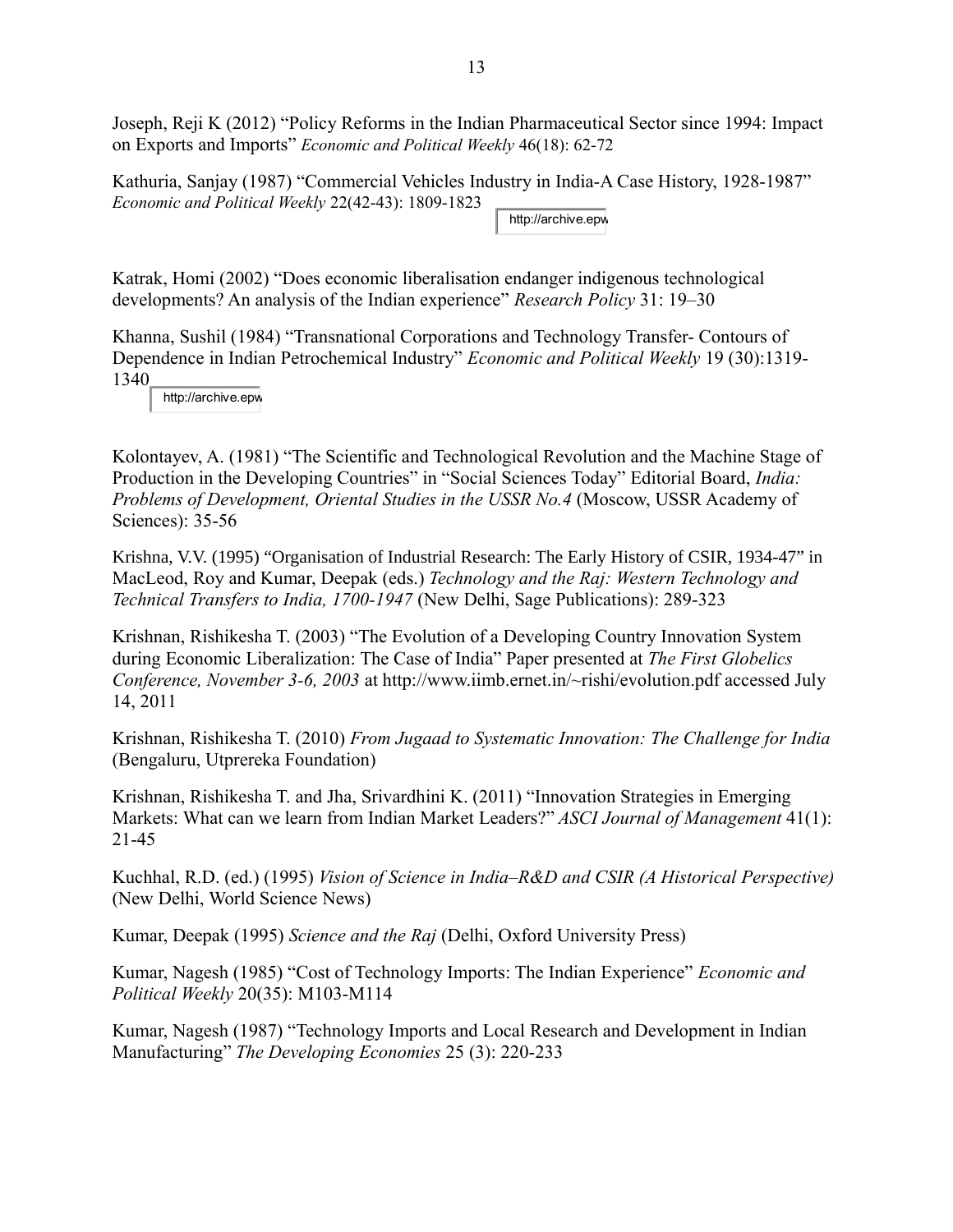Kumar, Nagesh (1987) "Technology Policy in India: An Overview of its Evolution and an Assessment" in Brahmananda, P.R. and Panchamukhi, V.R. eds., *The Development Process of Indian Economy,* (Mumbai, Himalaya): 461-92

Kumar, Nagesh (1990) "Cost of Imported and Local Technologies: Implications for Technology Policy" *Economic and Political Weekly* 103-106

Kumar, Nagesh and Aggarwal, Aradhna (2005) "Liberalization, outward orientation and in-house R&D activity of multinational and local firms: A quantitative exploration for Indian manufacturing" *Research Policy* 34: 441–460

Mallick, Sambit and Ejnavarzala, Haribabu (2010) "The Intellectual Property Rights Regime and Emerging Institutional Framework of Scientific Research: Responses from Plant Molecular Biologists in India" *Asian Journal of Social Science* 38: 79–106

Mani, Sunil (1989) "Technology Acquisition and Development-Case of Telecom Switching Equipment" *Economic and Political Weekly* 24(47): M181-M191

http://archive.epw

Mani, Sunil (2007) "Government Support for Sustaining a Knowledge-based Economy: An Examination of India's Technology Policy Initiatives, 1990-2005" in Vaidyanathan, A and Krishna, K.L. (Eds.) *Institutions and Markets in India's Development: Essays for K.N. Raj* (Delhi, Oxford University Press)

Mani, Sunil (2011) "National Manufacturing Policy: Making India a Powerhouse?" *Economic and Political Weekly* 46(53):16-19

Mitra, Prabir (1981) "Utilisation of Indigenous Technology: Organisational and Policy Constraints" *Economic and Political Weekly* 16 (48): M153-M164

Morehouse, Ward (1980) "Technology and Enterprise Performance in the Indian Tractor Industry: Does Self-Reliance Measure Up?" *Economic and Political Weekly* 15 (51): 2139-2152

Nath, N.C.B. and Misra, L. (eds.) (1994) *Transfer of Technology in Indian Industry: Case Studies on Utilisation of Indigenous R & D* (New Delhi, Indus Publishing)

Nayar, Baldev Raj (1983) *India's Quest for Technological Independence* (New Delhi, Lancer Publishers)

Nayudamma, Y. (1966) "Promoting the Industrial Application of Research in an Underdeveloped Country" *Minerva* 5(3): 323-339

Nayudamma, Y. (1973) "Decentralised Management of R & D in a Developing Country" *Minerva* 11(4):516-536

Oldham, G. et al (1968) "The transfer of technology to developing countries, with special reference to licensing and know-how agreements" (TD/28/Supp. 1 and Corr.l TD/II/WG. 1/L.4/Rev. 1) reproduced in the appendix to the report of Working Group I, *Proceedings of the United Nations Conference on Trade and Development, Second Session,* Vol. *I—Report and Annexes* (United Nations publication, Sales No.E.68.H.D.14)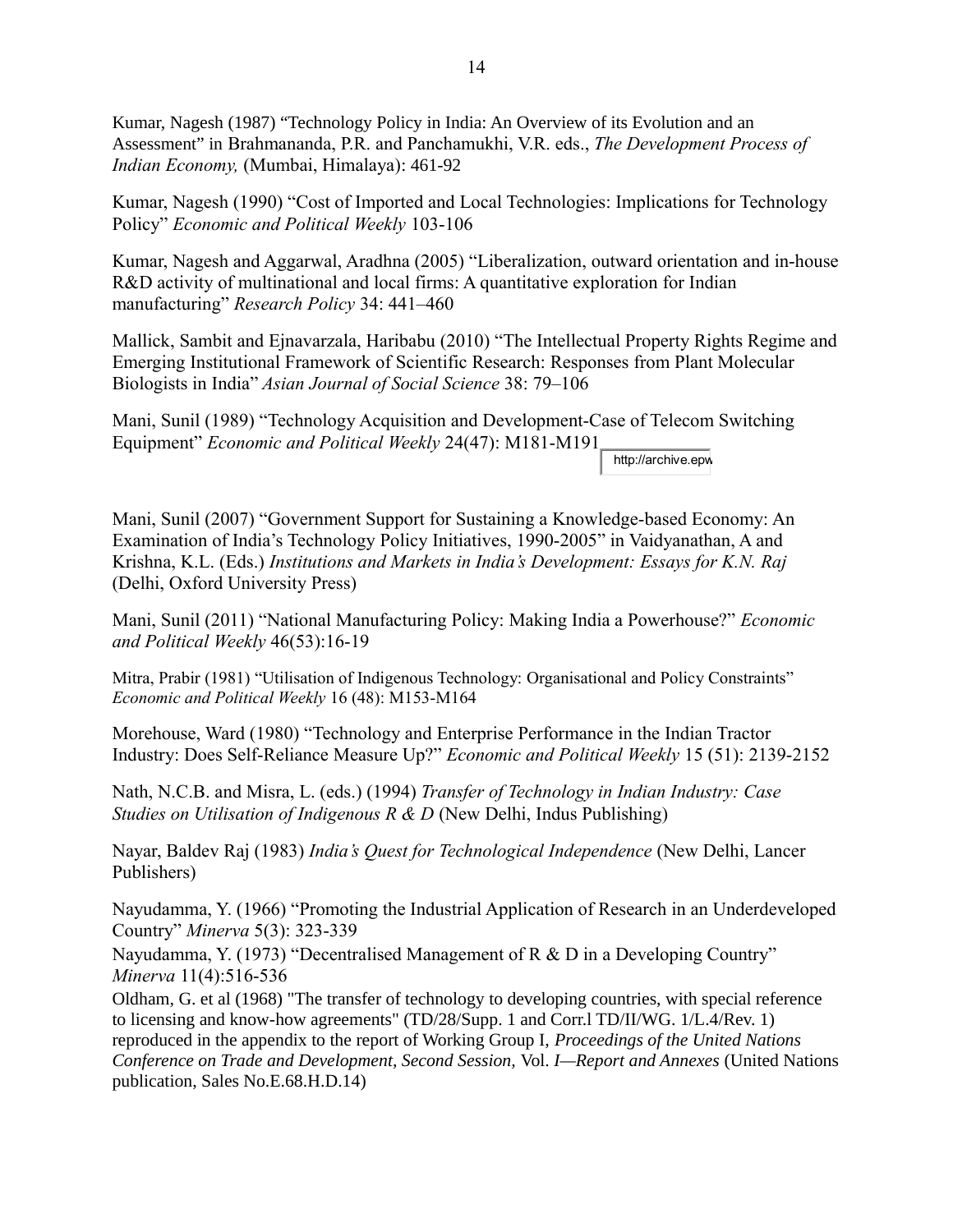Parthasarathi, Ashok (1969a) "Sociology of Science in Developing Countries: The Indian Experience" *Economic and Political Weekly* 4(31): 1277-1280

Parthasarathi, Ashok (1969b) "Sociology of Science in Developing Countries: The Indian Experience- A Sequel" *Economic and Political Weekly* 4(34): 1387-1389

Parthasarathi, Ashok (1970) "Development Strategy for Electronics Industry: Ensuring Success of Technological Innovation" *Economic and Political Weekly* 5 (48): M149-M155

Parthasarathi, Ashok (1987) "Acquisition and Development of Technology: Some Issues" *Economic and Political Weekly* 22(48): M131-138

Parthasarathi, Ashok (2007) *Technology at the Core: Science and Technology with Indira Gandhi* (New Delhi, Pearson)

Parthasarathi, Ashok and Singh, Baldev (1992) "Science in India: The First Ten Years" *Economic and Political Weekly* 27(35): 1852-1858

Patel, Surendra J. (1982) "The Technological Transformation of the Third World" *Economic and Political Weekly* 17(9): M13-M22

Pavitt, Keith (1984) "Sectoral patterns of technical change: Towards a taxonomy and a theory" *Research Policy* 13(1): 343-373

Pillai, P. Mohanan (1978) "Foreign Collaboration in Public Sector" *Economic and Political Weekly* 13(21): M48-M55

http://archive.epw

Pillai, P. Mohanan (1979) "Technology Transfer, Adaptation and Assimilation" *Economic and Political Weekly* 14(47): M121-M126

Pillai, P. Mohanan (1990) "Technology Transformation: Role of Pricing"

http://archive.epw

*Economic and Political Weekly* 25(17): 963-964

http://archive.epw

Ray, Amit S. (*2004)* "The Changing Structure of R&D Incentives in India: The Pharmaceutical Sector" *Science Technology & Society 9(2): 295-317.*

Ram, Kewal (1990) "Technology Transfer and Indigenous Technology-Petrochemical Industry in lndia" *Economic and Political Weekly* 25(21): M75-M84

http://archive.epw

Reddy, Amulya Kumar N. (1977) "The CSIR Decision: A Serious Threat to Indian Development" *Economic and Political Weekly*

Sandhya, G.D. et al (1990) "S and T Planning, Policy Directions and CSIR" *Economic and Political Weekly* 25 (51): 2800-2805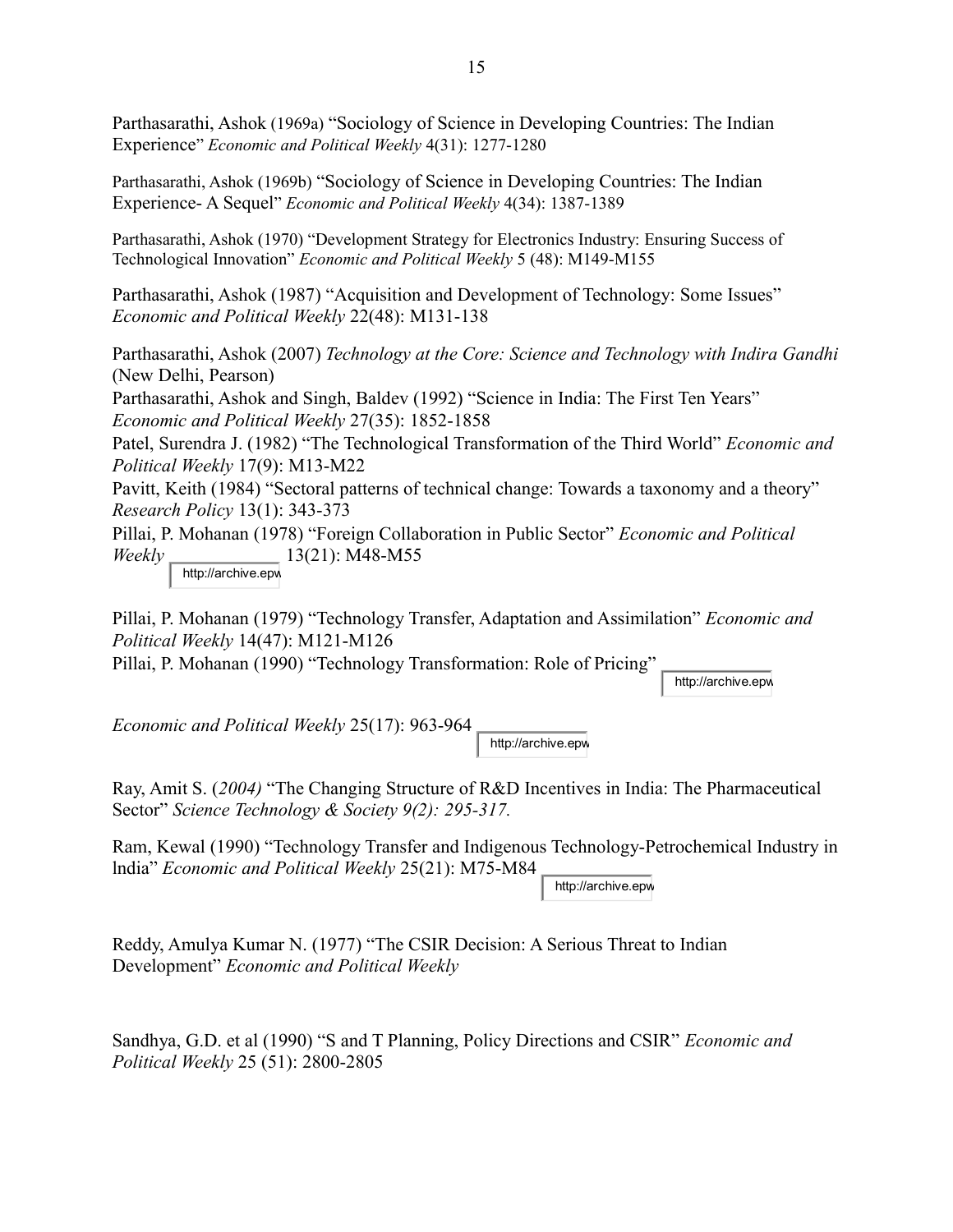Sinha, Jagdish N. (1995) "Technology for National Reconstruction: The National Planning Committee, 1938-49" in MacLeod, Roy and Kumar, Deepak (eds.) *Technology and the Raj: Western Technology and Technical Transfers to India, 1700-1947* (New Delhi, Sage Publications): 250-264

Sharma, Dinesh C. (2009) *The Long Revolution: The Birth and Growth of India's IT Industry* (Delhi, Harper Collins)

 Singh, Baldev (1971) "Foreign Technology: Role and Control" *Economic and Political Weekly* 6(47): 2353-2356

Singh, Baldev (1986) "Reviewing the CSIR" *Economic and Political Weekly* 21 (34): 1511-1517

Singh, Baldev (1987a) "Perspectives before the CSIR" *Economic and Political Weekly* 22(17): 752-756

Singh, Baldev (1987b) "Research and Development in Industry" *Economic and Political Weekly* 22(34): 1431-1434

Soby, Sajna et al (2012) "Work outsourced to Indian biotech and pharma companies is not yet significantly innovative" *Current Science* 102(3): 401-404

Subrahmanian, K. K. (1966) "Do Collaboration Agreements Hamper Exports?" http://archive.epw

*Economic and Political Weekly* 1(7): 273-276

Subrahmanian, K. K. (1968) "Policy on Foreign Collaboration-Need for Change" *Economic and Political Weekly* 3(41): 1591-1593 http://archive.epw

Subrahmanian, K. K. (1971) "Determinants of Corporative R and D" *Economic and Political Weekly* 6(48): M169-M171

Subrahmanian, K. K. (1978) "Approach to Foreign Collaboration-A Critique of New Industrial Policy" *Economic and Political Weekly* 13(14): 613-617

http://archive.epw

Subrahmanian, K. K. (1986) "Technology Import: Regulation Reduces Cost" *Economic and Political Weekly* 21(32): 1412-1416 http://archive.epw

Subrahmanian, K. K. (1987) "Towards Technological Self-Reliance: An assessment of Indian Strategy and Achievement in Industry" in P.R.Brahmananda and V.R. Panchamukhi *The Development Process of the Indian Economy* (Bombay, Himalaya Publishing House): 420-46

Subrahmanian, K. K. (1991) "Technological Capability under Economic Liberalism-Experience of Indian Industry in Eighties" *Economic and Political Weekly* 26(35): M87-M91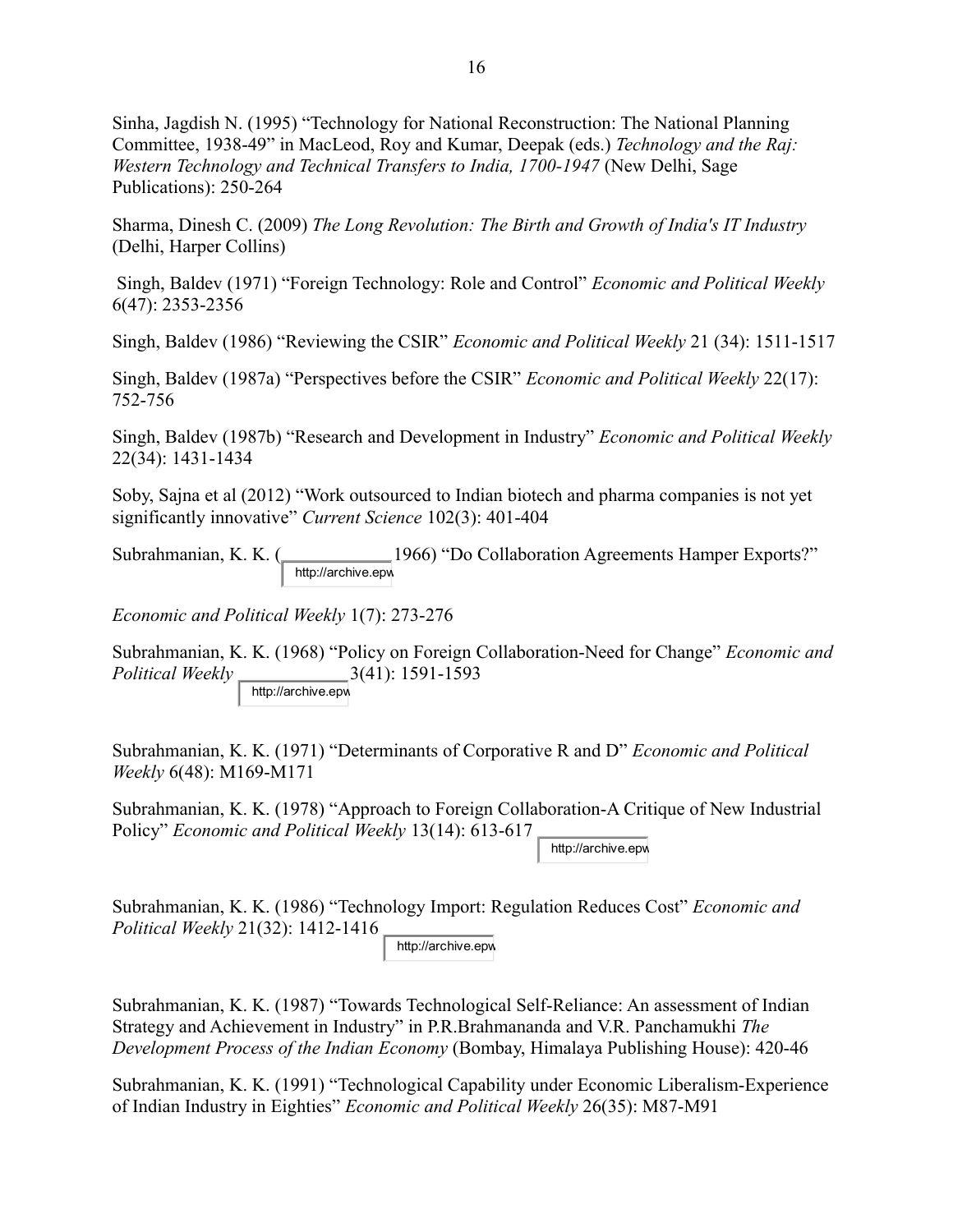Subrahmanian, K. K. and Pillai, P. Mohanan (1976) "Implications of Technology-Transfer in Export-Led Growth Strategy" *Economic and Political Weekly* 11(44): 1729-1735 http://archive.epw

Subrahmanian, K.K. (1972) *Import of Capital and Technology: A Study of Foreign Collaboration in Indian Industry* (New Delhi, People's Publishing House) http://archive.epw

Subrahmanian, K.K. et al (1996) *Foreign Collaboration under Liberalisation Policy: Patterns of FDI and Technology-Transfer in Indian Industry since 1991* Development Research Group Study No. 14 (Mumbai, Department of Economic Analysis and Policy, Reserve Bank of India)

Suri, M.M. (1968) "Impact of Foreign Collaboration on Indian Research and Development" in Rahman, A. and Sharma, K.D. (eds.) *Science Policy Studies* (Mumbai, Somaiya Publications): 395-406

*Technology Analysis & Strategic Management* (2007) Special issue "The Indian Pharmaceutical Industry before and after TRIPS," 19 (5): 559–708

Teich, Mikulas (2008) "J. D. Bernal the historian and the Scientific-Technical Revolution" *Interdisciplinary Science Reviews* 33(2): 135-139

Tripathi, Dwijendra (1996) "Colonialism and Technology Choices in India: A http://archive.epw

Historical Overview" *The Developing Economies* 34(1): 80-97

Tyabji, Nasir (1995) *Colonialism, Chemical Technology and Industry in Southern India, 1880- 1937* (Delhi, Oxford University Press)

Tyabji, Nasir (1999) "Globalisation in a Unipolar World: Five Case Studies of the Corporate Sector in India under Deregulation" in Bagchi, Amiya Kumar (ed.) *Economy and Organisation: Indian Institutions under the Neo-liberal Regime* (New Delhi, Sage Publications): 267-316

Tyabji, Nasir (2000) *Industrialisation and Innovation: The Indian Experience* (New Delhi, Sage Publications)

Tyabji, Nasir (2007) "Jawaharlal Nehru and Science and Technology" *History and Sociology of South Asia* 1(1): 130-136

Valluri, S. R. (1989) "CSIR: Reorganisation or Dismantling?" *Economic and Political Weekly* 24(38): 2115-2120

Valluri, S. R. (1990) "Management of R and D Institutions and Self-Reliance" *Economic and Political Weekly* 25(34): M111-M114

Valluri, S. R. (1993) "CSIR and Technological Self-Reliance" *Economic and Political Weekly* 28(14): 565-568